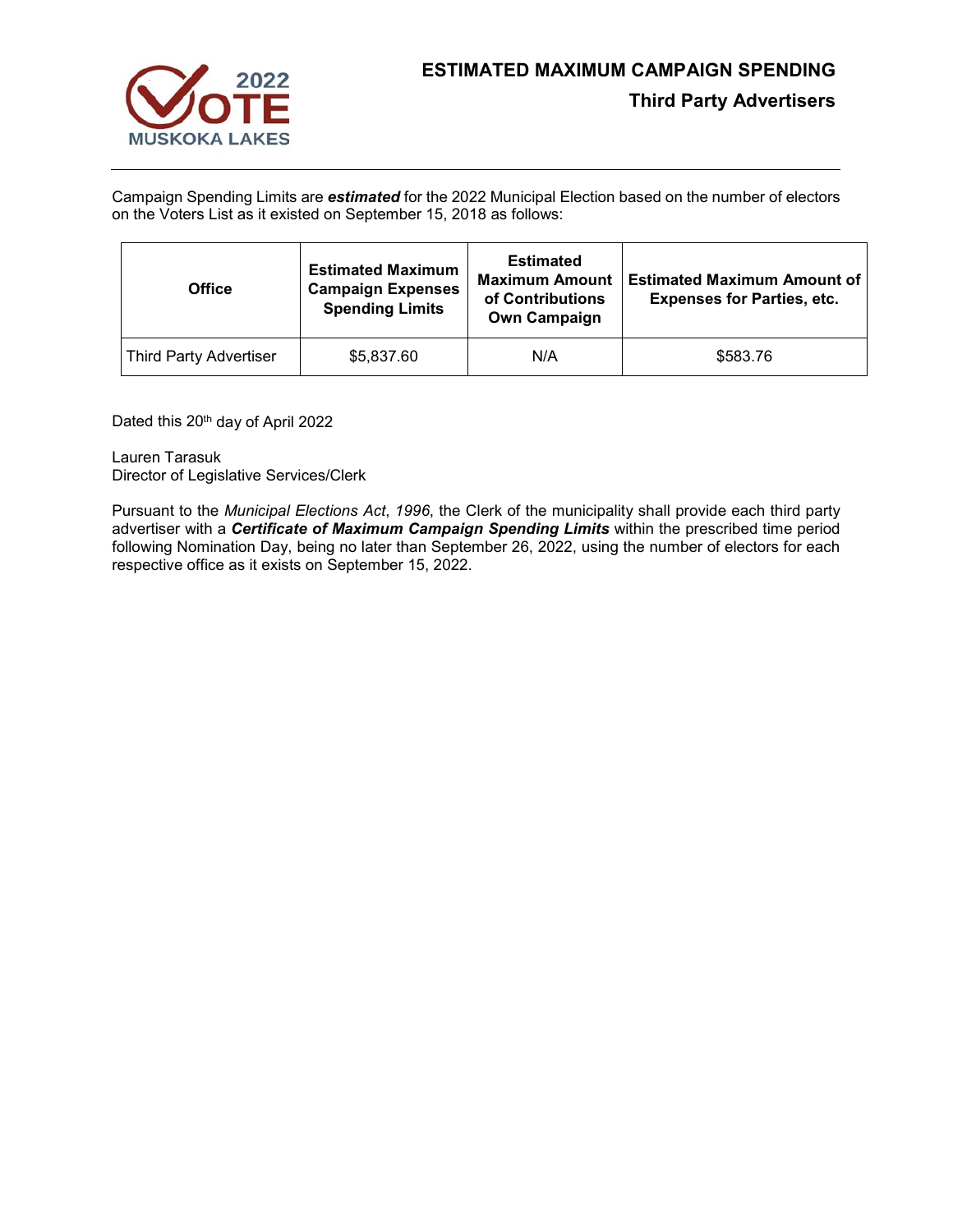

# **TOWNSHIP OF MUSKOKA LAKES – REGISTERED THIRD PARTY**

## **Estimate – Maximum Campaign Expenses**

The number of electors is the greater of 1. The number from the 2018 Municipal Election voters' list as it existed on September 15, 2018.

Registered Third Party - \$5,000.00 + \$0.05 per elector entitled to vote in the municipality to a maximum of \$25,000.

**2018** - no. of electors entitled to vote – 16,752

 $$5,000.00 + $837.60$  (\$0.05 x 16,752) = \$5,837.60

## **Estimate – Maximum Campaign Expenses for parties, etc., after voting day**

The maximum amount for parties, etc., after voting day, is 10 per cent of the following; the number of electors is the greater of 1. The number from the 2018 Municipal Election voters' list as it existed September 15, 2018

Registered Third Party - ten percent of (\$5,000.00 + \$0.05 per elector entitled to vote in the municipality to a maximum of \$25,000) to a maximum of \$2,500.

10% of \$5,837.60 = \$583.76

## **Applicable Sections of the Municipal Elections Act, 1996**

## **Limit on expenses**

**88.4** (3) The expenses incurred in relation to third party advertisements cannot exceed the amount calculated under section 88.21 (registered third parties' expenses) for the registered third party.

## **Expenses**

**88.19 (**3) Without restricting the generality of subsections (1) and (2), the following amounts are expenses:

6. The cost of holding parties and making other expressions of appreciation after the close of voting.

## **Registered third parties' expenses**

## **Maximum amount**

**88.21** (6) During the restricted period for third party advertisements, the expenses of a registered third party in relation to third party advertisements that appear during an election in a municipality shall not exceed an amount calculated in accordance with the prescribed formula.

## **Ont. Reg. 101/97**